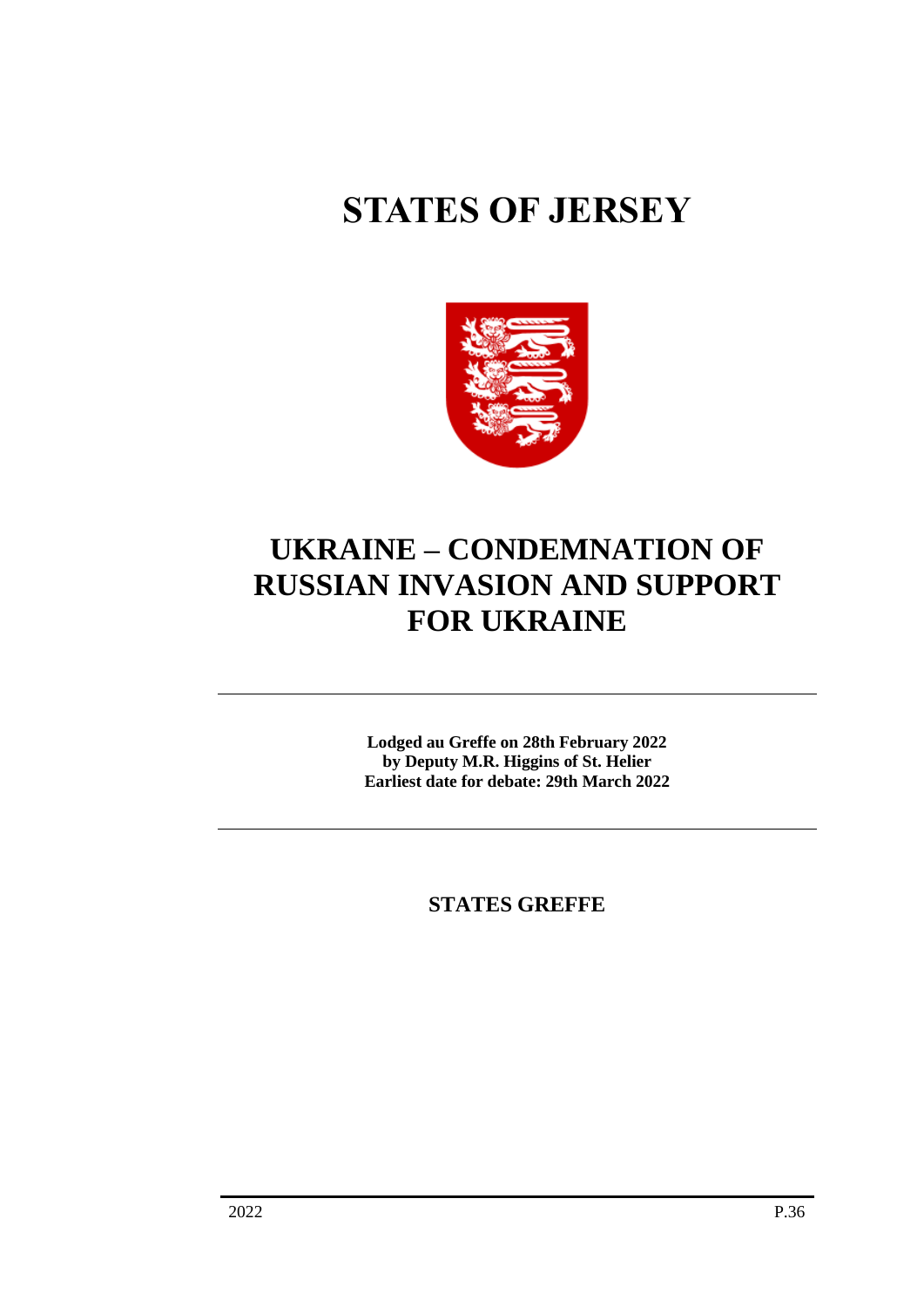# **PROPOSITION**

## **THE STATES are asked to decide whether they are of opinion** −

to condemn the Russian government's invasion of the sovereign state of Ukraine and, in pledging the support of the States and people of Jersey to the people of the Ukraine, to request the Council of Ministers to report back at the next meeting of the States Assembly on the steps taken by the Government of Jersey to provide support and deliver aid to the people of the Ukraine.

DEPUTY M.R. HIGGINS OF ST. HELIER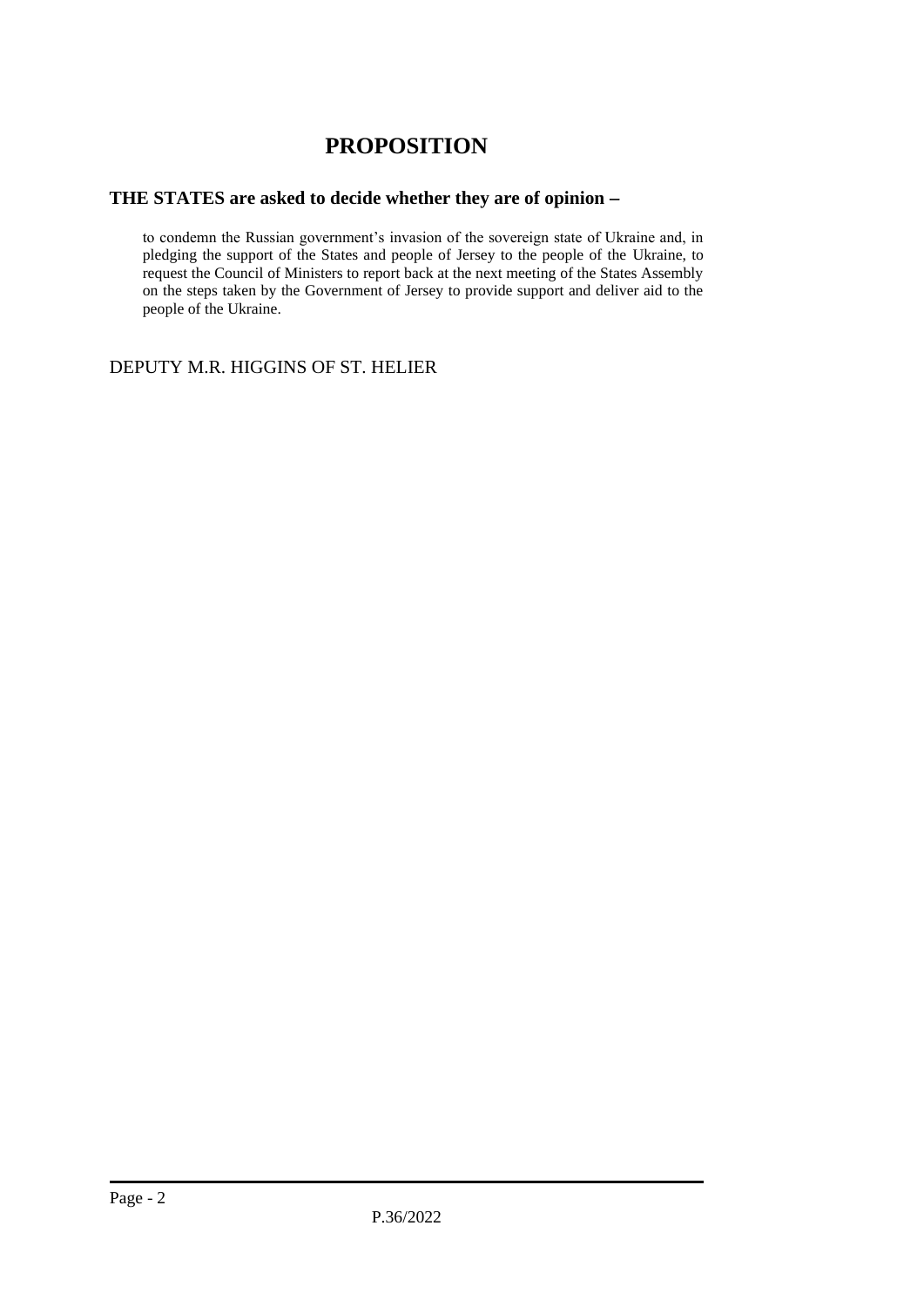#### **REPORT**

As an Island that has known invasion and occupation by a foreign power our hearts go out to the people of the Ukraine.

I believe it is the duty of all democratic nations to condemn the actions of autocratic states, such as that ruled by Vladimir Putin, that try to impose their will by military force on democratic states and to resist their actions in whatever way(s) they can and to assist the people in the states under attack.

Although Jersey is not an independent country or state, and our defence and foreign affairs are primarily the responsibility of Her Majesty's Government, we do still have a voice and role that we can play in this crisis. We may not have our own army, navy or air force but we do have, at the very minimum, an international aid budget and an international financial services industry that can be utilized to aid and support the Ukrainian people and penalize the Russian government and its enablers.

We need to urgently track down any Russian property and money in, or placed through the Island, and strictly adhere to any sanctions laid down by the British Government, the E.U. and international agencies. We need to aid the British Government to obtain details of property owned in London and the rest of the country by Russian oligarchs that are owned by Jersey companies, foundations and trusts. We need to do this quickly and I regret the failure of past governments of Jersey to introduce a register of trusts to sit alongside our companies register so that we would know what assets are held through trusts; who ultimately settled the trusts and who will benefit from them in real time rather than having to ask the Trust companies to trawl through their records to find out the details with the associated added delays. We also need to urgently introduce the Digital Commercial and Residential Property Register that the States Assembly voted to adopt in September 2020 and was supposed to be introduced by the end of 2021 so we can identify what property, if any, they own in the Island.

Unfortunately, Russian money corrupts and I also believe that we should hold all those engaged in financial services (no matter how big and powerful), their owners and directors fully accountable for any failures to follow the regulations and that the States of Jersey should financially stand fully behind the Jersey Financial Services Commission to prosecute without hesitation all those who break the rules or are profiting through dirty money, or oligarchs who have deep financial pockets and want to challenge matters through the jersey courts. We should also adopt additional measures contained in the new proposed English Economic Crime Bill.

The finance industry should also step up to see how it can help Ukraine recover from the war, rebuild their cities and industry. And Jersey Overseas Aid should also provide financial and other humanitarian assistance to the people of Ukraine who have been displaced and suffered in other way from the conflict.

The list above is not exclusive, and we should consider all and any ways in which we can assist the people of the Ukraine.

In the wording of the proposition, I state that we pledge our support to the people of the Ukraine within our means and capability, which means exactly that. There may be some things we cannot do but we must look at all forms of aid and options. To do nothing is unacceptable in what is the biggest threat to Europe since World War II.